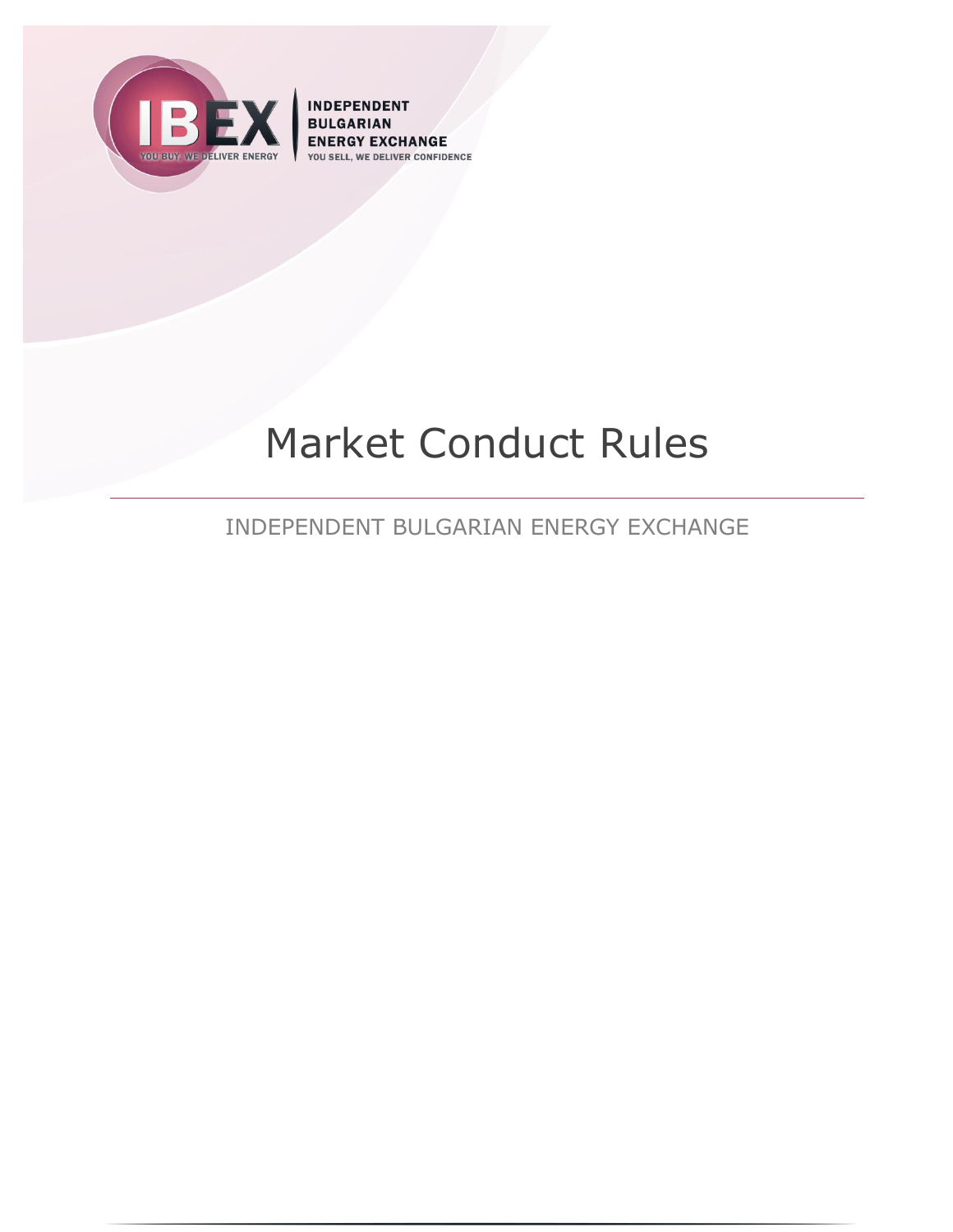# **Contents**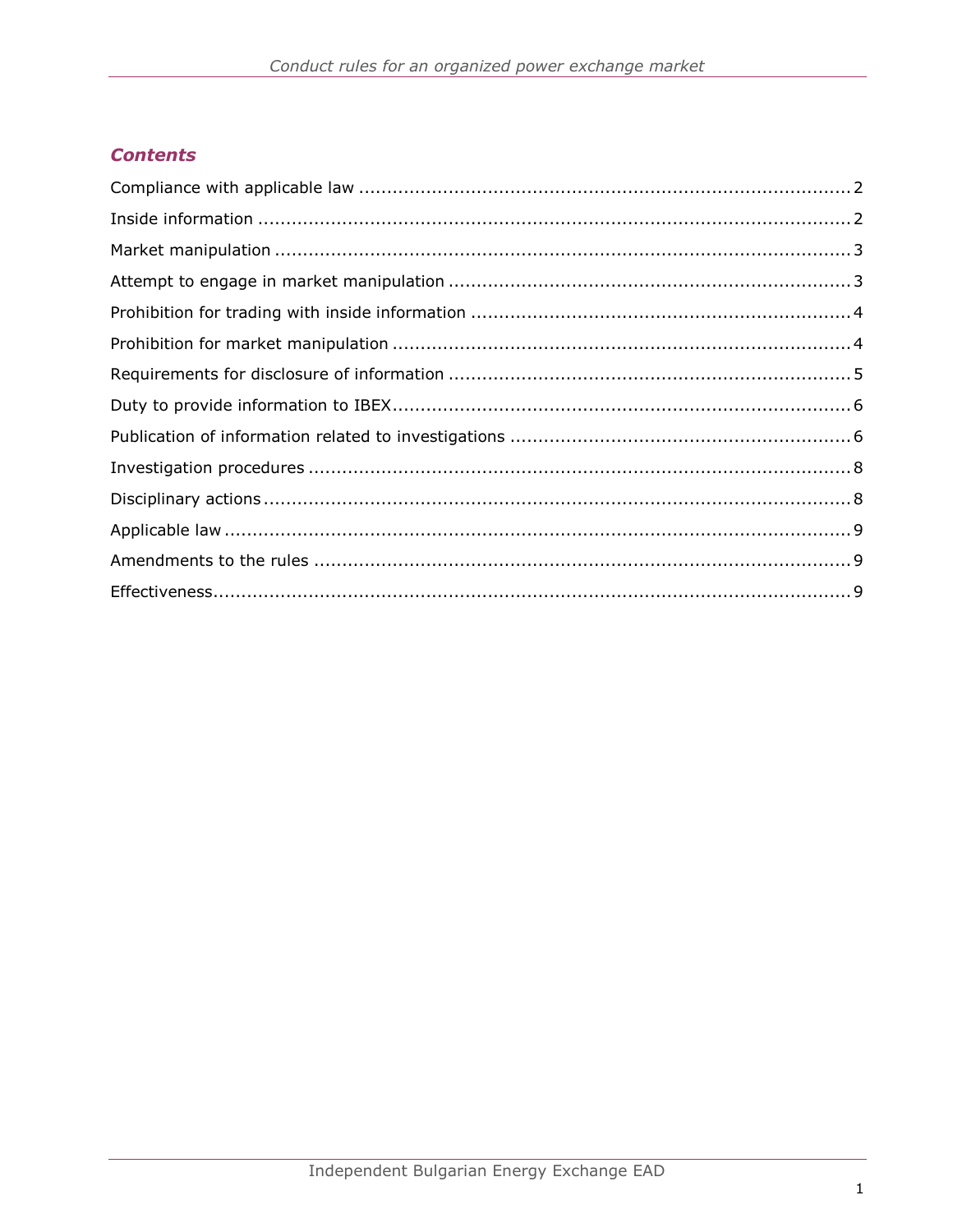# **Chapter I Main provisions**

- 1. These rules shall be valid for all trading participants (TP) members of the power exchange for electricity.
- 2. Each trading participant shall be responsible and ensure compliance with the Market Conduct Rules (MCR) by them and the persons representing them and participating in trading and/or financial relationships on their behalf, including members of their management, shall be subject to restrictions and obligations in compliance with these Market Conduct Rules.
- 3. The Compliance and control under these rules shall be done by Market Surveillance Unit (MS).
- 4. MS shall have the power to represent and act on behalf of IBEX on all issues, which will be regulated by these rules, except for imposing disciplinary actions in compliance with item 52.

#### <span id="page-2-0"></span>*Compliance with applicable law*

- 5. All TPs at any time shall guarantee compliance with these rules and applicable law.
- 6. Market conduct rules do not concern obligations of a TP in accordance with applicable law.

### **Chapter II Terms and definitions**

#### <span id="page-2-1"></span>*Inside information*

- 7. For the purpose of these MCR, the term "Inside Information" means information of a precise nature, which has not been made public, which relates, directly or indirectly, to one or more Products traded and /or TP and which, if it were made public, would be likely to significantly affect the prices of those Products.
- 8. For the purposes of these Market Conduct Rules and with respect to the term Inside Information:
	- *8.1. The term "information" means:*

*a) Information, which is required to be made public in accordance with these Market Conduct Rules, contracts or customs for the Physical Markets, in so far as this information is likely to have a significant effect on the prices of Products;* 

*b) Information, which is required to be made public in accordance with Applicable Law, including rules and/or guidelines issued by any relevant Regulatory Bodies, in so far as this information is likely to have a significant effect on the prices of Products; and*

*c) Other information that TP would be likely to use as part of the basis of its decision to enter into a Transaction relating to, or to issue an Order in, a Product.*

*8.2. The term "precise nature" means information that indicates a set of circumstances, which exists or may reasonably be expected to come into existence, or an event, which has occurred or may reasonably be expected to do so, and it is specific enough to enable a conclusion to be drawn as to the possible effect of that set of circumstances or event on the prices of Products.*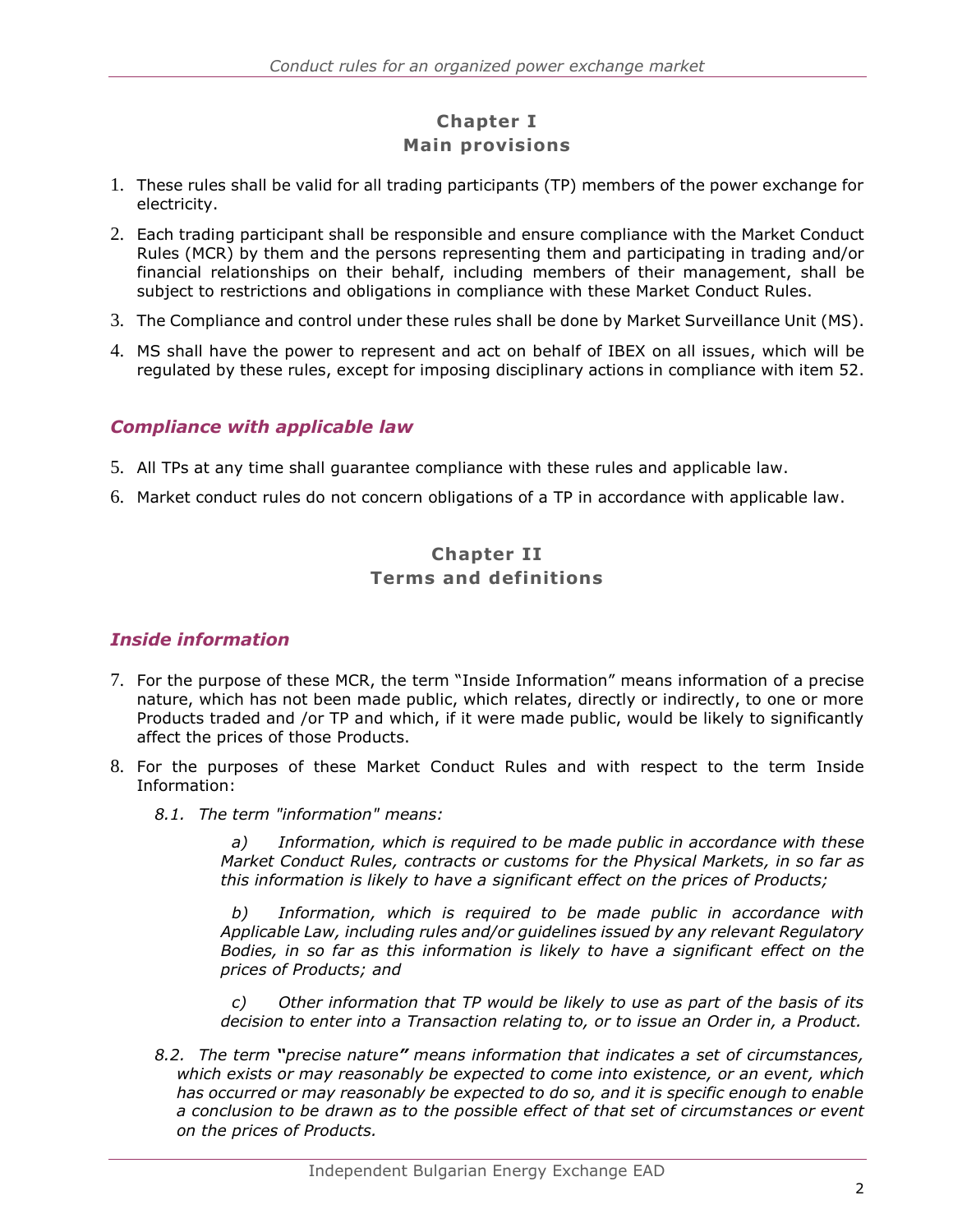9. Information regarding the TP's own plans and strategies for trading shall not be considered as Inside Information.

### <span id="page-3-0"></span>*Market manipulation*

10. For the purpose of these MRC, the term "Market Manipulation" means:

*10.1. Entering into any Transaction or issuing any Order in Products, which:*

*a) Gives, or is likely to give, false or misleading signals as to the supply of, demand for, or price of Products; or*

*b) Secures or attempts to secure, by a person, or persons acting in collaboration, the price of one or several Products at an artificial level, unless the person who entered into the Transaction or issued the Order establishes that his reasons for doing so are legitimate and that that Transaction or Order conforms to accepted market practices on the respective wholesale electricity markets; or*

*c) Employs or attempts to employ a fictitious device or any other form of deception or contrivance, which gives, or is likely to give, false or misleading signals regarding the supply of, demand for, or price of Products*

*10.2. Disseminating information through the media, including the internet, or by any other means, which gives, or is likely to give, false or misleading signals as to the supply of, demand for, or price of Products, including the dissemination of rumors and false or misleading news, where the disseminating person knew, or ought to have known, that the information was false or misleading.*

#### <span id="page-3-1"></span>*Attempt to engage in market manipulation*

- 11. For the purpose of these Market Conduct Rules, the term "attempt to engage in market manipulation" (and variations thereof) means
	- *11.1. Entering into any Transaction, issuing any Order or taking any other action relating to a Product with the intention of:*

*a) Giving false or misleading signals as to the supply of, demand for, or price of Products;*

*b) Securing the price of one or several Products at an artificial level, unless the person who entered into the Transaction or issued the Order establishes that his reasons for doing so are legitimate and that that Transaction or Order submitted by TP conforms to accepted market practices on the respective market for wholesale trading of electricity; or*

*c) Employing a fictitious device or any other form of deception or contrivance which gives, or is likely to give, false or misleading signals regarding the supply of, demand for, or price of Products.*

*11.2. Disseminating information through the media, including the internet, or by any other means with the intention of giving false or misleading signals as to the supply of, demand for, or price of Products*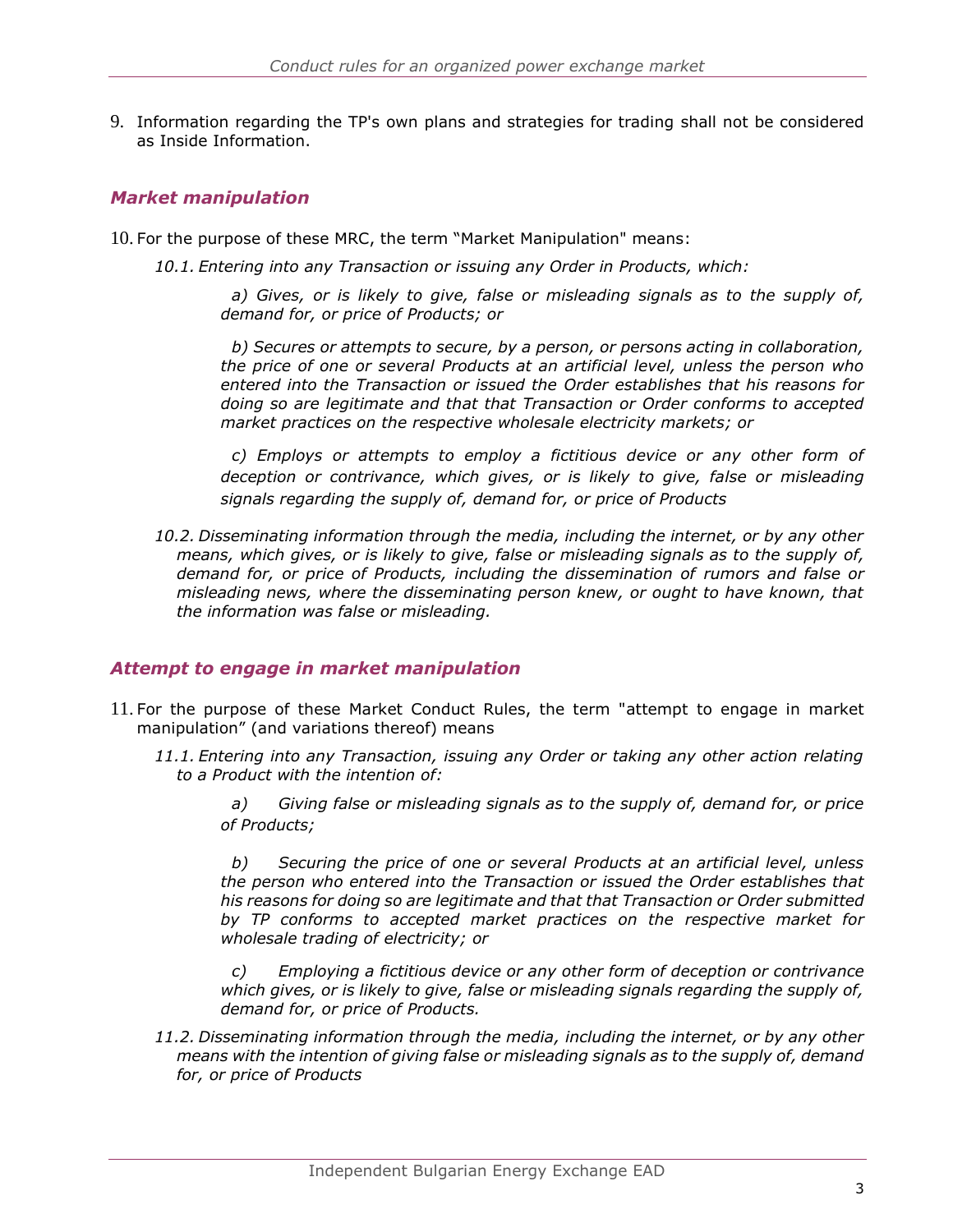# **Chapter III Market Conduct Rules**

- 12. TP shall at all times, when participating in trading on the power exchange, act in accordance with these Market Conduct Rules and shall seek to promote integrity and efficiency of the power exchange market.
- 13. TP shall at all times take due account of any relevant regulatory or legal obligations, any proper and good business practice with a view to power exchange market operating fairly and efficiently for all TPs.
- 14. Each Member shall ensure that any Orders placed by it reflect a genuine purchase or sales interest, and that all Transactions to which it is a party are genuine.
- 15. A TP may not in any way improperly influence the price or price structure in the power exchange market, or otherwise disturb other TPs' access to or participation in the market.
- 16. TPs must not apply unreasonable business methods when carrying out Trading on the power exchange, and shall seek to act in accordance with good business practice.

#### <span id="page-4-0"></span>*Prohibition for trading with inside information*

- <span id="page-4-2"></span>17. TPs who are in possession of Inside information related to a product and/ or TP shall be forbidden to:
	- *17.1. Use this information, when they acquire or dispose with or when they attempt to acquire or dispose at their own expense or at the expense of a third party, directly or indirectly, products to which this information relates;*
	- *17.2. Disclose this information to a third party, unless this is under normal procedures for carrying out their employment, profession or duties;*
	- *17.3. Offer or entice another person on the basis of inside information to acquire or dispose with products to which the information relates.*
- 18. Art. [17](#page-4-2) shall not be applied for :
	- *18.1. Transactions concluded in complying with an obligation, for acquisition or disposal with products when this obligation arises from an agreement concluded or an order submitted before the said TP has acquired inside information;*
	- *18.2. Transactions concluded by TP, whose sole purpose is to cover immediate physical losses arising from unplanned outages, when non-conclusion would lead to inability of TP to comply with existing contractual obligations or when such an action is undertaken as per agreement with the transmission system operator in order to secure safe and reliable operation of the system. In such a case the respective information related to the transactions shall be reported to IBEX, with no delay;*
	- *18.3. TPs who act in accordance with an action plan in extraordinary situations when national authorities have interfered with a view to securing supply of electricity and market mechanisms have been suspended in the respective country or parts of it.*

#### <span id="page-4-1"></span>*Prohibition for market manipulation*

19. TP shall be forbidden to effectuate or try to effectuate market manipulation regarding power exchange for electricity.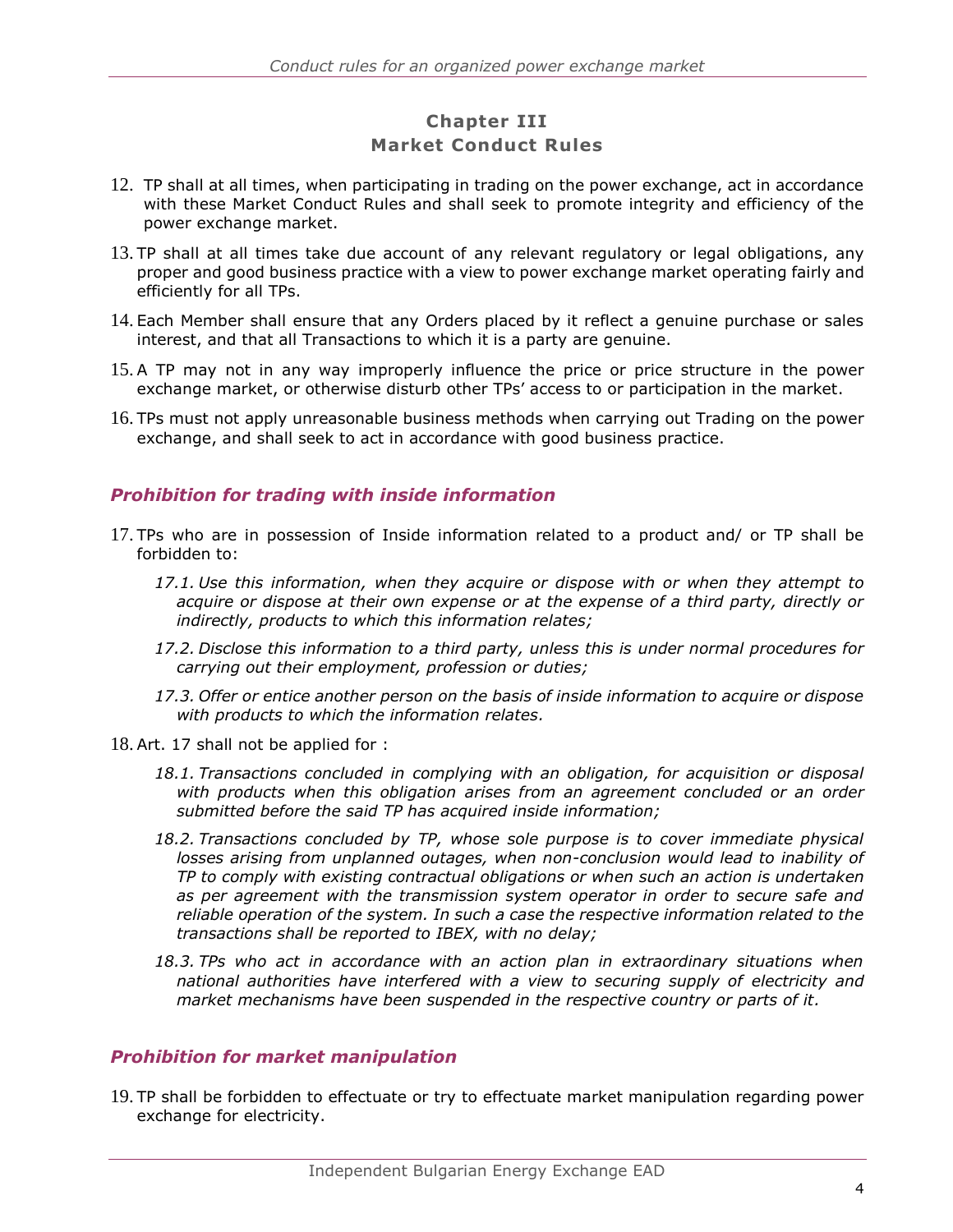# **Chapter IV Information**

#### <span id="page-5-0"></span>*Requirements for disclosure of information*

- 20. TPs shall publicly disclose information, which they have available regarding trading activity or facilities, which the respective TP or its parent company or affiliated company owns or controls or regarding issues related to their operation for which the respective market participant or said company is responsible irrespective whether in whole or in part. Such disclosure shall include information related to the capacity and use of facilities for generation, consumption or transmission of electricity, including planned or unplanned inaccessibility of these facilities.
- 21. The requirements for information disclosure pursuant to art. 20 shall not apply to information for own plans and strategies for trading of a TP.
- <span id="page-5-1"></span>22. Information that is publicly disclosed shall include but not be limited to:
	- *22.1. Any outage, limitation, expansion or dismantling of capacity of single facilities of minimum installed capacity of 50 MW for generation or consumption;*
	- *22.2. Any information that is likely to significantly affect the prices on the power exchange if made public;*
	- *22.3. Any Inside Information not covered by the sub-paragraphs above.*
- 23. Where information is subject to a public disclosure, the public disclosure shall include information on:
	- *23.1. A single Generation Unit affected;*
	- *23.2. The time of decision or occurrence of the event under item [22.1;](#page-5-1)*
	- *23.3. The installed capacity in MW;*
	- *23.4. The available capacity to the market in MW;*
	- *23.5. The estimated start time of the event, and the corresponding end time;*
	- *23.6. The cause of the event;*
- 24. All information, which shall be publicly disclosed pursuant to this Section, shall be publicly disclosed as soon as possible, and no later than 60 minutes after occurrence of the event, which leads to the relevant information. Such information shall be publicly disclosed as a message on the website of the respective TP and with no delay it shall send it via e-mail to MS, which shall promptly upload it on the website of the power exchange operator.
- 25. A TP may, under its own responsibility, exceptionally delay the public disclosure so as not to prejudice its legitimate interests provided that such omission is not likely to mislead the public and provided that the TP is able to ensure the confidentiality of that information and does not make decisions relating to trading in Products based upon that information. In such a situation the TP shall without delay provide that information, together with a justification for the delay of the public disclosure, to Market Surveillance.
- 26. In the case of any message relating to an outage, limitation, expansion or dismantling of capacity, where the power exchange operator determines that such a message does not adequately describe the relevant information or there have been numerous messages relating to substantially the same event, MS may require the TP to submit an additional message. IBEX may set a deadline for publishing the message, which shall also be published by IBEX.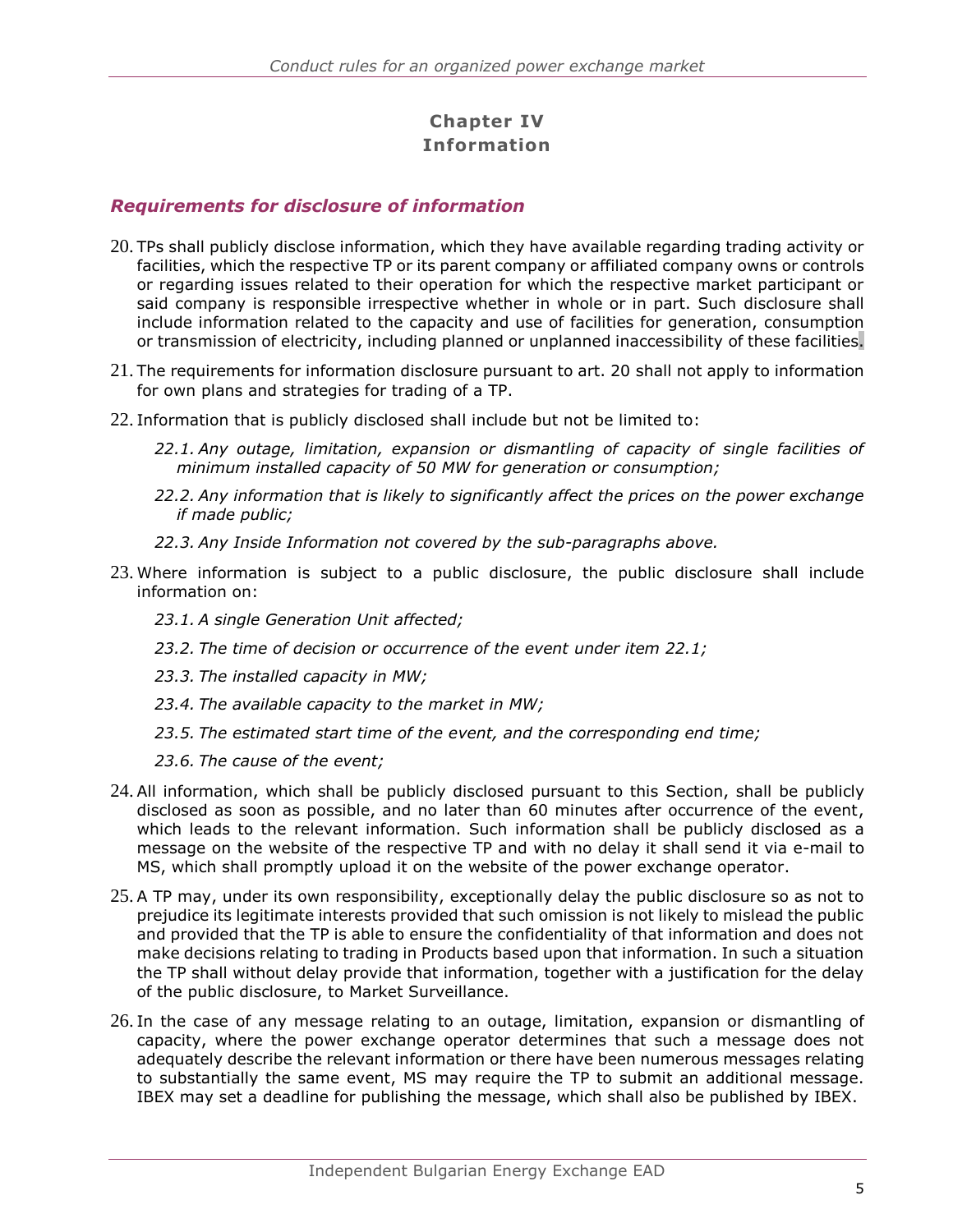### <span id="page-6-0"></span>*Duty to provide information to IBEX*

27. TP shall be obliged to provide all the available information following a written request by IBEX on:

*27.1. Implementation of the market surveillance activities.*

- *27.2. Investigation of any suspected breach of the Market Conduct Rules or Applicable Law.*
- 28. TP shall be obliged to submit the required information within the terms stipulated by IBEX or at any time it is possible, making all necessary arrangements with third parties in order to secure that they can comply with their obligations pursuant to item 27.
- 29. Every TP shall agree that:
	- *29.1. IBEX shall periodically provide information on trading on the power exchange and other relevant information to the respective regulatory body.*
	- *29.2. IBEX shall provide information, whether or not such information is acquired in the context of an investigation or not, to the relevant Regulatory Body.*
	- *29.3. IBEX may provide information to the market surveillance teams of other power exchange operators or the TSO, provided that there is a written agreement put in place between IBEX and such relevant party for targeted and confidential treatment of such information;*
	- *29.4. All communication with IBEX and Market Surveillance may be recorded, stored and used in connection with the monitoring of compliance with these Market Conduct Rules and Applicable Law and each TP shall procure all necessary consents from all its relevant officers, employees and agents prior to such individuals communicating with IBEX on behalf of such TP.*
- 30. Communication between the power exchange operator and TP may include personal data relating to individuals representing the respective TP to certify the representation.
- 31. Nothing in these rules shall be interpreted as being in conflict with a TP's duty to comply with Applicable Law.
- 32. Information received in accordance with these rules shall only be used for the purpose of surveillance of the Market Conduct Rules and Applicable Law, including the investigation of suspected breaches.

#### <span id="page-6-1"></span>*Publication of information related to investigations*

- 33. IBEX may make public the fact that investigations of any specific matter have been initiated, provided that the identity of the TP is not disclosed.
- 34. IBEX may only make public the identity of a TP under investigation if, at the sole discretion of IBEX:
	- *34.1. Such publication is necessary to sustain the integrity of the relevant market;*
	- *34.2. Such publication is necessary to prevent unjustified damage and/or loss of reputation to another TP, and the envisaged consequences of the TP's identity being disclosed are proportionally deemed less onerous than those resulting from non-disclosure.*
- 35. A TP whose identity has been made public in accordance with item 34 may require IBEX to disclose and make public the results of the investigation.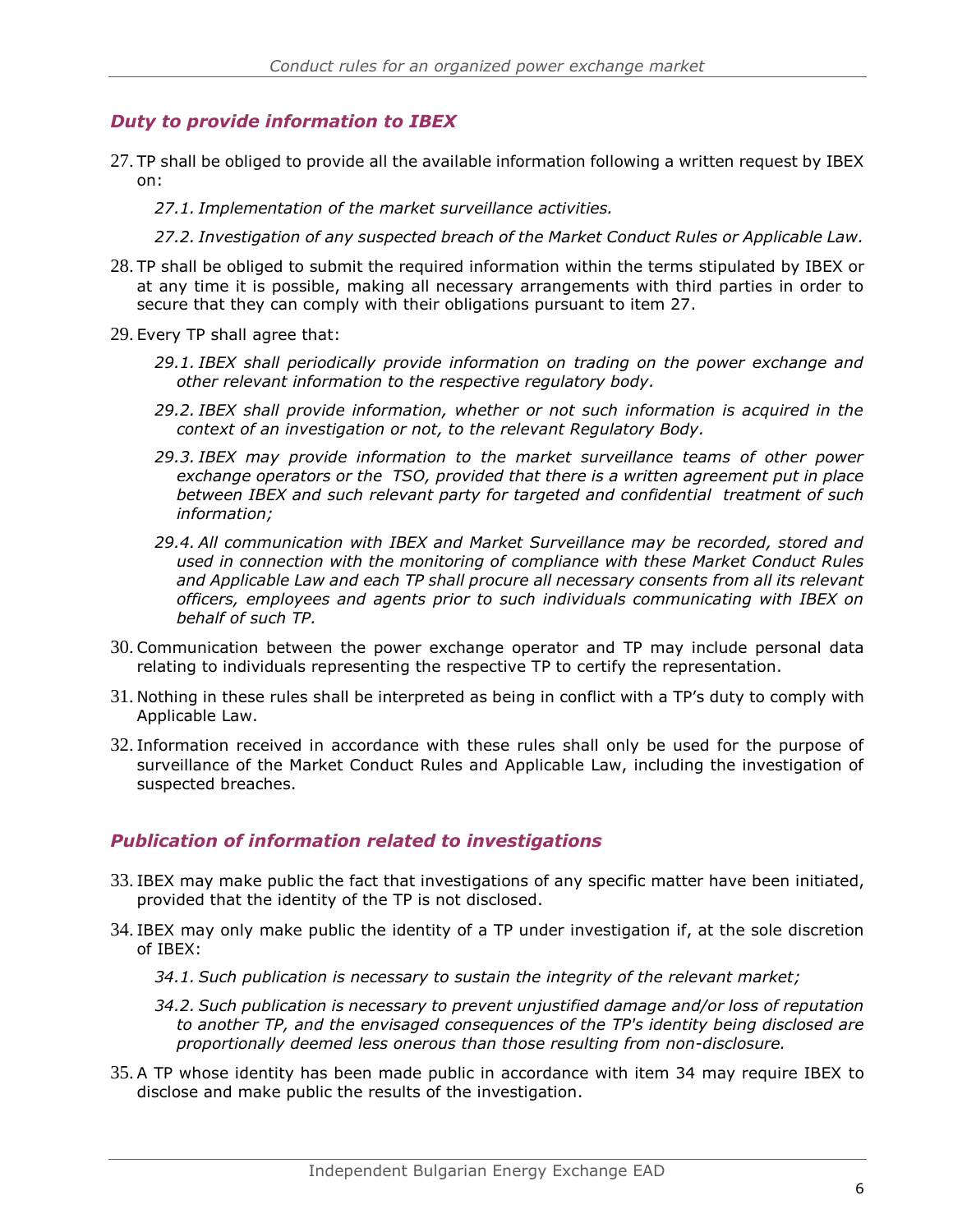- 36. IBEX may disclose the results of any investigations, which lead to a public warning or Violation Charge, including the identity of the TP. IBEX may publish any relevant information gathered in the investigations to the extent such reference is necessary to be published in respect of its decision or the grounds for its decision.
- 37. IBEX presents and publishes information under item 36 following a prior notification to the TP that is subject to the applicable investigation and/or disciplinary actions.

# **Chapter V**

#### **Disciplinary Actions**

- <span id="page-7-0"></span>38. MS may impose a daily charge if the TP does not comply with the requirements for providing information by TP in accordance with art. 27 for each calendar day after the deadline for provision of information set by them has expired until the Member provides the information.
- 39. The amount of the daily charge is up to 1000 BGN/ per day and is set proportionately to the importance of information that has not been provided, which shall be estimated in accordance with applicable factors set out in item 44 .
- 40. The daily charge shall not be imposed if the respective TP proves that it was unable to provide the required information within the deadline previously set by the power exchange operator.
- 41. In the event that a breach of these Market Conduct Rules is established, MS shall undertake or propose in accordance with article [52,](#page-8-2) one of the following disciplinary actions against the TP:
	- *41.1. A non-public warning, in any case where such TP has committed a breach of the Market Conduct Rules, but in circumstances where the nature of the breach is minor.*
	- *41.2. A public warning, in any case where such TP has committed a serious or repeated breach of the Market Conduct Rules.*
	- *41.3. A Violation Charge, in any case where such TP has committed a severe or repeated breach of the Market Conduct Rules. The size of the Violation Charge may be up to 100 000 BGN (one hundred thousand).*
- 42. For the purposes of these rules a breach is 'repeated' when three or more violations of MCR have been committed for which the Board of Directors of IBEX has imposed a charge and/or MS has imposed any of the admissible disciplinary actions under item 41.
- 43. For the purposes of these rules a breach is 'severe' when it is characterized with unfair breach of the conduct rules under Chapter III and has led to damages both for the power exchange market and the rest of the TPs.
- 44. When determining a disciplinary action, IBEX shall take a justified decision taking into account at least the following criteria:
	- *44.1. Severity of breaches;*
	- *44.2. The damage caused to other TP and the power exchange market;*
	- *44.3. Potential benefits for TP from the violation;*
	- *44.4. Previous conduct of the TP;*
	- *44.5. Other factors including mitigating circumstances.*
- 45. The provisions of this chapter shall not limit the rights, obligations or duties of TP in accordance with applicable law.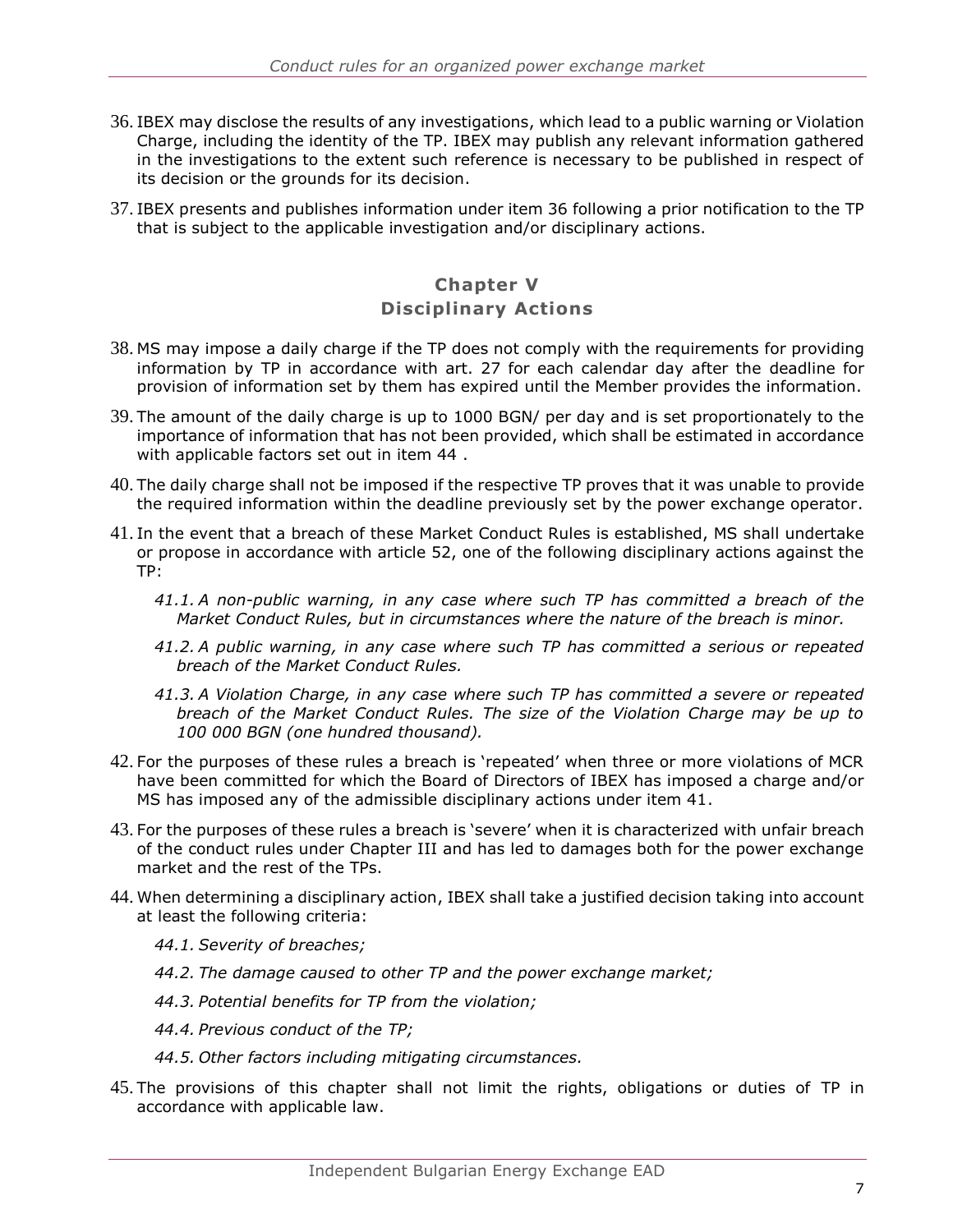## **Chapter VI Procedures for investigation of breaches and imposing disciplinary actions**

#### <span id="page-8-0"></span>*Investigation procedures*

- 46. MS shall monitor the power exchange on behalf of IBEX for possible breaches of these rules or applicable rules.
- 47. MS shall initiate investigation at its own discretion in case of suspicion of a breach of these rules and applicable law.

## <span id="page-8-1"></span>*Disciplinary actions*

- 48. If an investigation by MS establishes existence of breach of applicable law or these rules, MS shall notify the regulatory body.
- 49. When a breach has been established, before a disciplinary action is imposed, MS shall inform the respective TP of the investigation results and shall require the written position of the respective TP, subject of the investigation.
- 50. If an investigation by MS establishes the existence of a breach of these rules, after an assessment of the criteria under 44 and taking into account the written position of TP, MS shall undertake the following actions proportionate to the breach:

*50.1. Non-public warnings to the respective TP without consulting IBEX;*

*50.2. A dally charge pursuant to item [38;](#page-7-0)*

*50.3. A public warning;*

- 51. In cases under item 50, MS shall impose disciplinary actions proportionate to the breach. MS shall inform the Board of Directors of IBEX and provide an opinion in which it shall duly describe the circumstances and grounds that have led to imposing the respective disciplinary action.
- <span id="page-8-2"></span>52. In case MS considers that there is a severe or repeated breach of MCR for which imposition of a charge is envisaged, a written reasoned report shall be submitted to the Board of directors of IBEX, which shall contain a proposal for imposition of the disciplinary action and the amount of the charge. The report submitted shall have to duly describe the circumstances and grounds for the proposed disciplinary action against the respective TP.
- 53. In the case under item 52 the respective TP, subject to investigation, is to be invited to be heard and/or to provide its written position to the Board of Directors of IBEX.
- 54. The Board of Directors of IBEX shall decide, after having taken into account the facts on the case, whether the charge proposed in the report should be imposed on the TP. The Board of Directors of IBEX may assign this decision to the Chief Executive Officer of IBEX.
- 55. The disciplinary actions imposed pursuant to item 41 shall be communicated in writing to the respective TP.
- 56. In case the decision for imposing disciplinary actions is published, the respective TP shall be notified prior to such publication.